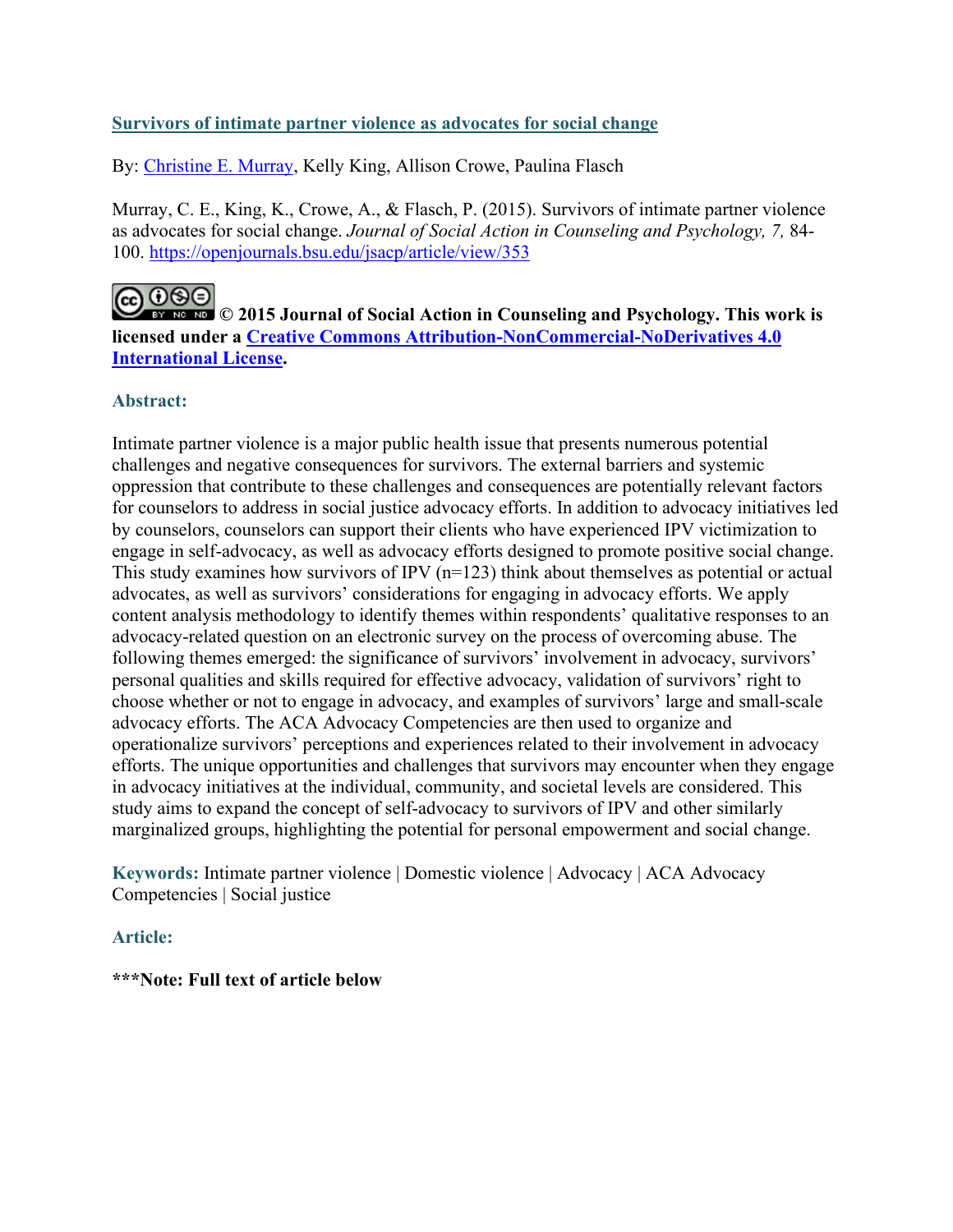# **Survivors of Intimate Partner Violence as Advocates for Social Change**

# **Christine E. Murray and Kelly King**

The University of North Carolina at Greensboro

## **Allison Crowe**

East Carolina University

## **Paulina Flasch**

University of Central Florida

## **Abstract**

Intimate partner violence is a major public health issue that presents numerous potential challenges and negative consequences for survivors. The external barriers and systemic oppression that contribute to these challenges and consequences are potentially relevant factors for counselors to address in social justice advocacy efforts. In addition to advocacy initiatives led by counselors, counselors can support their clients who have experienced IPV victimization to engage in self-advocacy, as well as advocacy efforts designed to promote positive social change. This study examines how survivors of IPV (n=123) think about themselves as potential or actual advocates, as well as survivors' considerations for engaging in advocacy efforts. We apply content analysis methodology to identify themes within respondents' qualitative responses to an advocacy-related question on an electronic survey on the process of overcoming abuse. The following themes emerged: the significance of survivors' involvement in advocacy, survivors' personal qualities and skills required for effective advocacy, validation of survivors' right to choose whether or not to engage in advocacy, and examples of survivors' large and small-scale advocacy efforts. The ACA Advocacy Competencies are then used to organize and operationalize survivors' perceptions and experiences related to their involvement in advocacy efforts. The unique opportunities and challenges that survivors may encounter when they engage in advocacy initiatives at the individual, community, and societal levels are considered. This study aims to expand the concept of self-advocacy to survivors of IPV and other similarly marginalized groups, highlighting the potential for personal empowerment and social change.

Keywords: intimate partner violence, domestic violence, advocacy, ACA Advocacy Competencies, social justice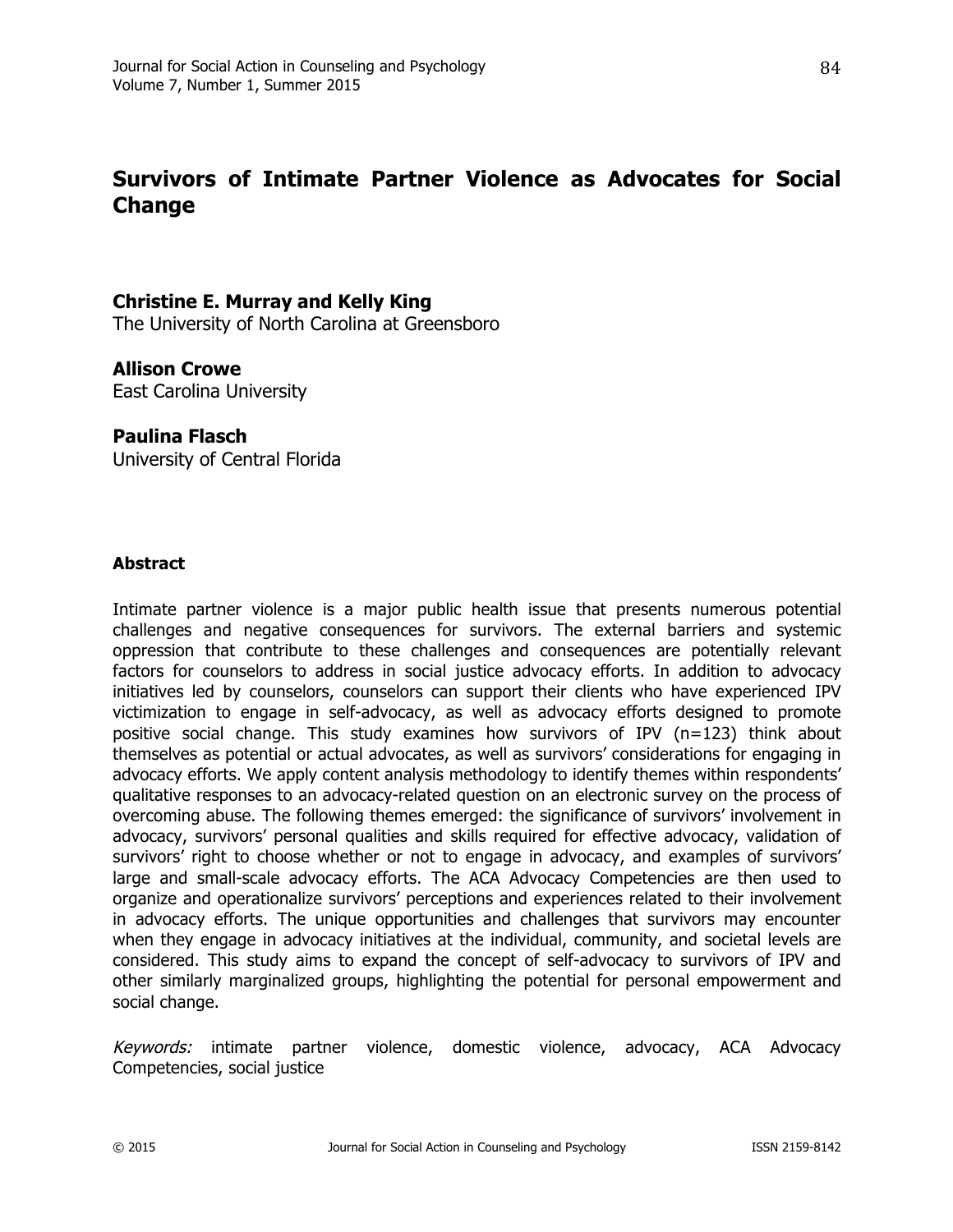#### **Survivors of Intimate Partner Violence as Advocates for Social Change**

Advocacy is increasingly considered an essential activity for counselors (Toporek, Lewis, & Crethar, 2009). The increased attention to this counselor role is translating into a growing body of literature on effective advocacy and client empowerment strategies. The primary focus within both research and training to date has been on advocacy by professionals, with much less attention being paid to advocacy efforts by clients themselves. However, the American Counseling Association's (ACA) Advocacy Competencies (Lewis, Arnold, House, & Toporek, 2002) emphasize the importance of counselors supporting client populations as they advocate for themselves. Specifically, competencies within the Client/Student Empowerment domains encourage clients to develop personal agency and a critical consciousness (Ratts & Hutchins, 2009). These competencies include: (a) helping clients identify barriers in their social context, (b) training clients in specific skills that allow them to engage in self-advocacy, and (c) supporting clients as they develop and implement self-advocacy action plans (Lewis et al., 2002). In essence, counselors can collaborate with clients to advocate for changes that could help others and themselves.

The purpose of this article is to examine self-advocacy with survivors of intimate partner violence (IPV). Rates of IPV are high within the general population, and higher still within clinical populations. As a result of the dynamics of abuse and the stigma that survivors often face within their communities and the broader society, many survivors of IPV experience oppression and external barriers that can hinder the progress they make in counseling (Crowe & Murray, 2015; Murray, Crowe, & Overstreet, under review). Our previous research and community-engaged outreach addressing the stigma surrounding IPV explored survivors' desire to use their experiences to help others (Crowe & Murray, 2015; Murray, Crowe, & Brinkley, 2015), a desire that prompts many survivors of IPV to engage in various advocacy efforts. This article presents the findings of a study in which survivors of past abusive relationships shared their attitudes and experiences related to engaging in advocacy initiatives. This information can assist counselors working with members of this population, as well as others who have experienced oppression and trauma, to understand some of the unique challenges and opportunities that arise when survivors engage in advocacy. In order to provide a framework for these efforts, the authors of this article will (a) review the dynamics of IPV, (b) examine the Advocacy Competencies put forth by ACA (Lewis et al., 2002), (c) present the findings of the present study, and (d) discuss implications for practice and future research.

#### **Advocacy through the Lens of IPV**

Intimate partner violence is defined as "physical, sexual, or psychological harm by a current or former partner or spouse" (Centers for Disease Control and Prevention, CDC, 2014, paragraph 1). The CDC's recent National Intimate Partner and Sexual Violence Survey (Black et al., 2011) revealed that over 30% of women and over 25% of men in the U.S. have experienced some form of physical or sexual abuse and/or stalking in an intimate relationship at some point in their lives, and rates of psychological IPV are even higher, with a prevalence rate of almost 50% for both women and men (CDC, 2014). People who have been victimized by an intimate partner are at risk for experiencing a host of negative consequences, which may impact their physical health, their mental wellbeing, their economic and career self-sufficiency, and their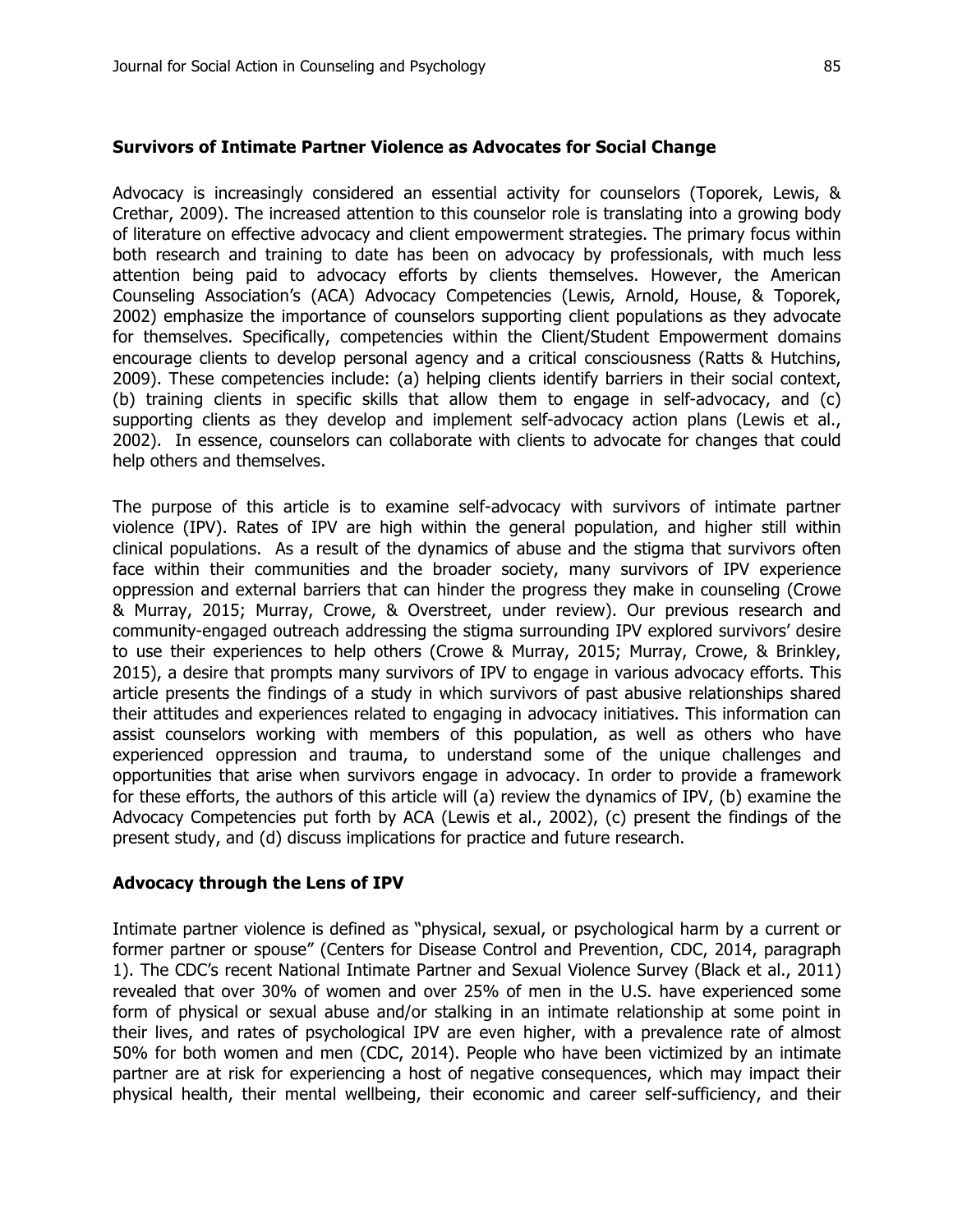relationships (Murray & Graves, 2012). In light of the impact of the trauma they have experienced, an empowerment approach to working with survivors of IPV is recommended. Empowerment is conceptualized as a process, rather than an outcome; in other words, clients' choices are validated throughout counseling (Morgan & Coombes, 2013). The empowerment process is psychoeducational in nature, where counselors support their clients in (a) understanding the forms of oppression impacting their lives, (b) identifying their personal goals and values, and (c) establishing a means of obtaining these goals (Morgan & Coombes). This model underscores the importance of self-advocacy through clients' actively making choices about their futures and potentially advocating for broader social change (Morgan & Coombes). In this article, the authors aim to extend the existing literature on client empowerment by examining ways that clients can engage in self-advocacy in order to counteract the oppression that they face within a variety of social contexts.

Intimate partner violence as a societal issue and survivors provide an illustrative context for considering social justice advocacy efforts. We see many parallels between this form of oppression and other forms, including their systemic causes, their multigenerational impact, and the largely controversial space they occupy within public discourse. To fully address the needs of clients facing oppression, counselor-advocates must develop an understanding of clients' particular social, political, economic, and cultural systems and the dynamics that prohibit their pursuit of well-being (Toporek et. al, 2009). With this baseline understanding, there are many avenues for effective intervention including empowerment and social action strategies. In light of these dynamics, advocacy efforts to address IPV may occur at many different levels, including individual (e.g., to advocate for support and access to resources for individual survivors), community (e.g., to advocate for changes to community and/or organizational changes to more effectively prevent and respond to IPV), and societal (e.g., to raise awareness about the realities of IPV within the general population) efforts.

## **Applying the ACA Advocacy Competencies to Clients' Advocacy Involvement**

Although the ACA Advocacy Competencies (Lewis et al., 2002) focus primarily on the function of counselors, their emphasis on client empowerment offers a unique lens through which to examine advocacy within client populations. Ratts and Hutchins (2009) outlined three realities that make the ACA Advocacy Competencies (Lewis et al.) necessary for comprehensive counseling: (a) oppression is widespread and undermines human development, (b) a focus on individual factors minimizes the importance of contextual factors, and (c) there is a need in the profession for clear, concrete social justice strategies. The Advocacy Competencies include client/student, school/community, and public arena areas of advocacy (Lewis et al.). At each level, counselors are able to *act with* or *act on behalf of* their clients. Thus, there are six categories for social justice actions encompassed within the Advocacy Competencies: client/student empowerment, client/student advocacy, community collaboration, systems advocacy, public information, and social/political advocacy. For the current study, our focus was on the client level of empowerment and advocacy, as we aimed to illuminate clients' potential abilities and desires to be agents of social change. Importantly, the client level of ACA's advocacy competencies has implications for a client's own healing through self-advocacy and social contributions.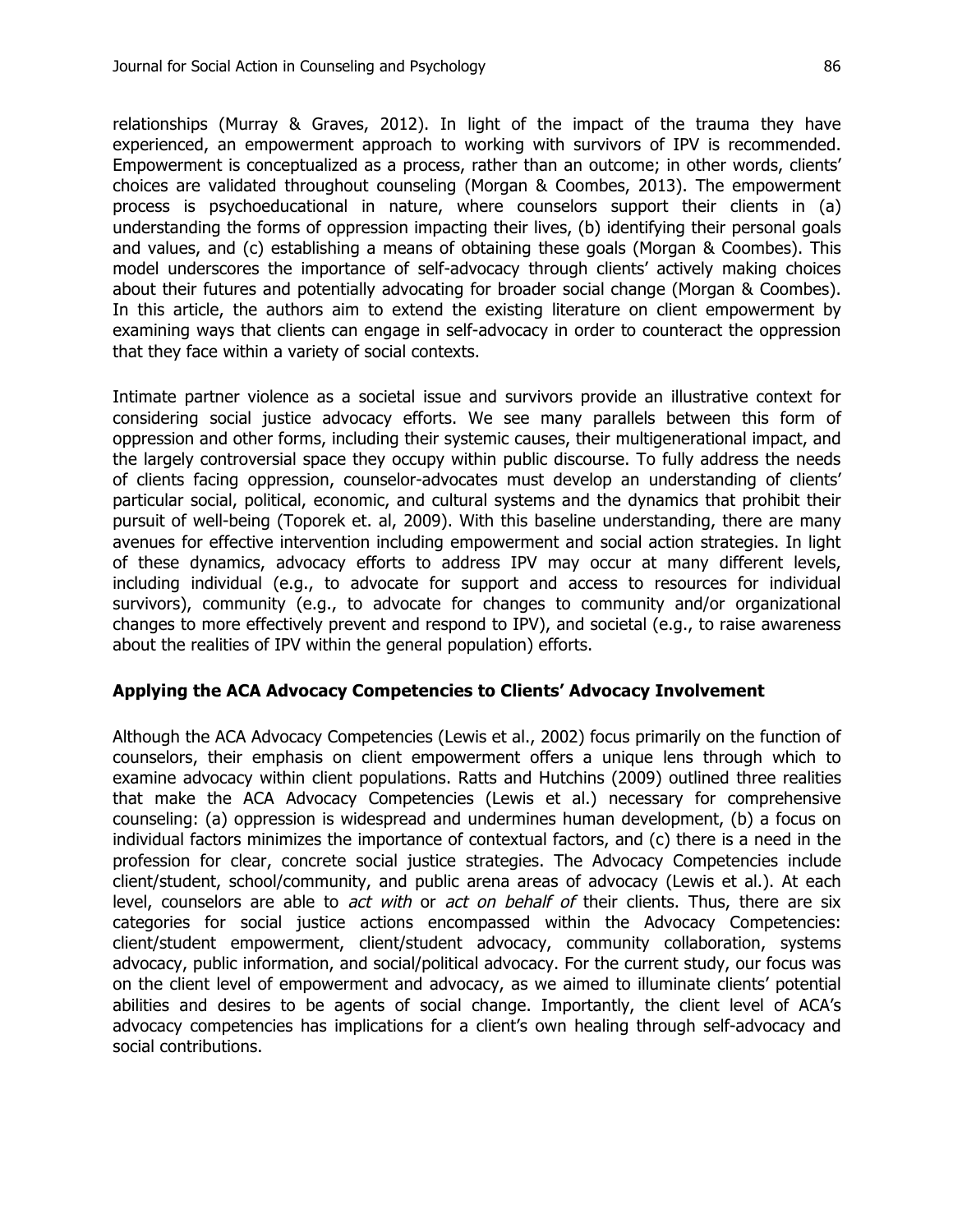Client/student empowerment activities are those that address a counselor *acting with* a client to meet their needs in a more individualized fashion (Toporek et al., 2009). We have adapted the language of these competencies (Lewis et al., 2002) to reflect the objectives of survivors of IPV in empowering themselves/others in the following ways. Survivors can embrace and teach selfadvocacy by:

- 1. Identifying strengths and resources of victims/survivors
- 2. Identifying social, political, economic, and cultural factors that impact victims/survivors
- 3. Recognizing how an individual's behavior and concerns reflect responses to systemic and/or internalized oppression
- 4. Helping the individual victim/survivor identify the external barriers that affect his or her development
- 5. Offering victims/survivors training in self-advocacy skills
- 6. Helping victims/survivors develop self-advocacy plans
- 7. Assisting victims/survivors in carrying out plans

These context-specific competencies enable survivors to act with other people who are a part of their marginalized group. This type of advocacy work can be realized in many different ways, as determined by the survivor's goals, interests, skills, and willingness to be an advocate. However, we were unable to locate any prior research that specifically looked at the advocacy skills, attitudes, and experiences among survivors of IPV, and, therefore, the current study represents the first known research-based exploration of the contributions that survivors of IPV can make toward advocating for social change that addresses IPV at the societal level. In the next sections, we describe the study's methods and the themes identified in participants' responses regarding their perceptions and experiences with advocacy efforts.

## **Method**

## Participant Recruitment and Demographic Characteristics

Participants were 123 survivors of past abusive relationships who participated in an anonymous electronic survey between April 21<sup>st</sup>, 2014, and July 9<sup>th</sup>, 2014. Participants were recruited through a variety of electronic means, which included posting notices about the survey on a variety of social media sites that are relevant to the population of survivors of IPV (e.g., domestic violence service agencies, national domestic violence advocacy organizations, and peer support groups for survivors) and sending e-mails to personal and professional contacts. Notices about the survey included requests for people to forward information about the study to others they know who may have been interested in participating, thereby using a snowball sampling process. As a result of the recruitment methods used, the final sample should be considered a convenience sample. In order to be eligible to participate in the study, participants had to have self-reported that they had been in a past intimate relationship that included some form of intimate partner violence (i.e., emotional/psychological, physical, and/or sexual abuse), but that they had been out of any abusive relationship for at least two years. The two-year minimum for being out of any abusive relationships was required for two main reasons. First, this time frame was required as an ethical protection for participants. As we were asking them to report on past experiences that were emotionally salient and potentially traumatic, we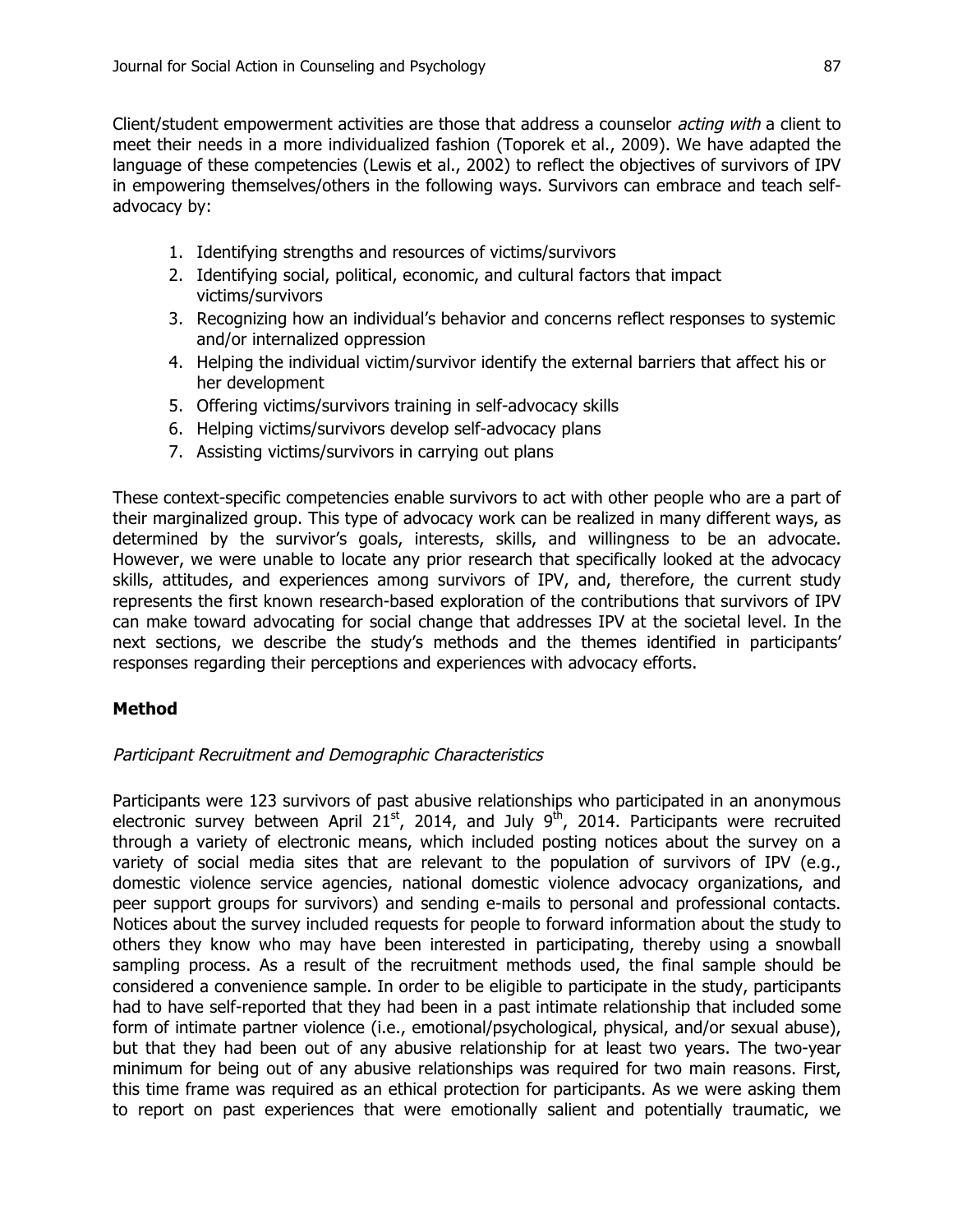believed the two-year time frame would generally offer participants adequate distance from their experiences with abuse to minimize the potential for emotional distress in completing the survey. Second, the two-year time frame was selected to reflect our goal of including a sample that had successfully demonstrated an ability to sustain nonviolent lives and relationships. It was our assumption that two years of living free from abuse is a substantially long time-frame to demonstrate that survivors in our research were free from abuse in a lasting manner. Participants also had to have been at least 21 years old and able to read the survey, which was written in the English language.

The average age of participants was 41.0 years (SD = 11.5). The vast majority ( $n = 117$ ; 95.1%) of participants were female. Only three participants (2.6%) were male. One participant reported "other" as their gender identity (which they specified as "gender fluid"), and two participants did not report their gender. Participants' racial/ethnic backgrounds were as follows: African American/Black ( $n = 5$ ; 4.1%); Asian ( $n = 1$ ; 0.8%), Caucasian/White ( $n = 103$ ; 83.7%), Hispanic/Latino/Latina ( $n = 11$ ; 8.9%), Native American ( $n = 3$ ; 2.4%), and Other ( $n = 3$ )  $= 4$ ; 3.3%) (Note: Participants could select all ethnic backgrounds that applied, so the sum of percentages is greater than 100%). The sample was geographically diverse, with participants representing 31 states in the U.S., plus the District of Columbia, plus nine other countries or territories (including Australia, Canada, England, Spain, and Cameroon).

Participants were also diverse in their educational backgrounds and income levels. The highest levels of education completed by participants were as follows: high school diploma/GED ( $n =$ 37; 30.0%), Associate's degree ( $n = 20$ ; 16.3%), Bachelor's degree ( $n = 41$ ; 33.3%), Graduate degree ( $n = 18$ ; 14.6%), other ( $n = 5$ ; 4.1%), and not reported ( $n = 2$ ; 1.6%). Regarding income, participants reported their current household income levels as follows: under \$30,000  $(n = 52; 42.3\%)$ , \$30-59,000  $(n = 38; 30.9\%)$ , \$60-100,000  $(n = 20; 16.3\%)$ , and over  $$100,000$  ( $n = 12$ ; 9.8%) (Note: one participant did not report their income level).

Participants reported their current relationship statuses as follows: married ( $n = 29$ ; 23.6%); single ( $n = 25$ ; 20.3%); in a committed relationship, living together ( $n = 21$ ; 17.1%); divorced  $(n = 14; 11.4\%)$ ; in a committed relationship, not living together  $(n = 13; 10.6\%)$ ; separated  $(n = 8; 6.5\%)$ ; dating but not in a committed relationship  $(n = 5; 4.1\%)$ ; other  $(n = 5; 4.1\%)$ ; in a legally-recognized civil union/domestic partnership, not married ( $n = 2$ ; 1.6%); and not reported ( $n = 1$ ; 0.8%). Ninety participants (73.2%) reported that they had children.

Participants were asked to describe their past experiences with IPV in intimate relationships, focusing in-depth on their most recent relationship in which they experienced IPV. First, participants reported the number of relationships in which they had experienced any form of IPV. The most common response was one relationship ( $n = 63$ ; 51.2%), and the highest number of abusive relationships reported was five, which was reported by seven participants (5.7%). The average number of abusive relationships among participants was 1.83 (SD = 1.12). The following details summarize participants' reports on their most recent relationships that included any form of IPV. Six participants (4.9%) reported that their partners were of the same gender, and 115 participants (93.5%) reported that their partners were a different gender. Most participants in this study were describing abusive relationships in which the victims/survivors were female and the perpetrators were male. Rounded to the nearest year, the range in the length of participants' relationships was 0 to 29 years (Mean = 8.14; SD =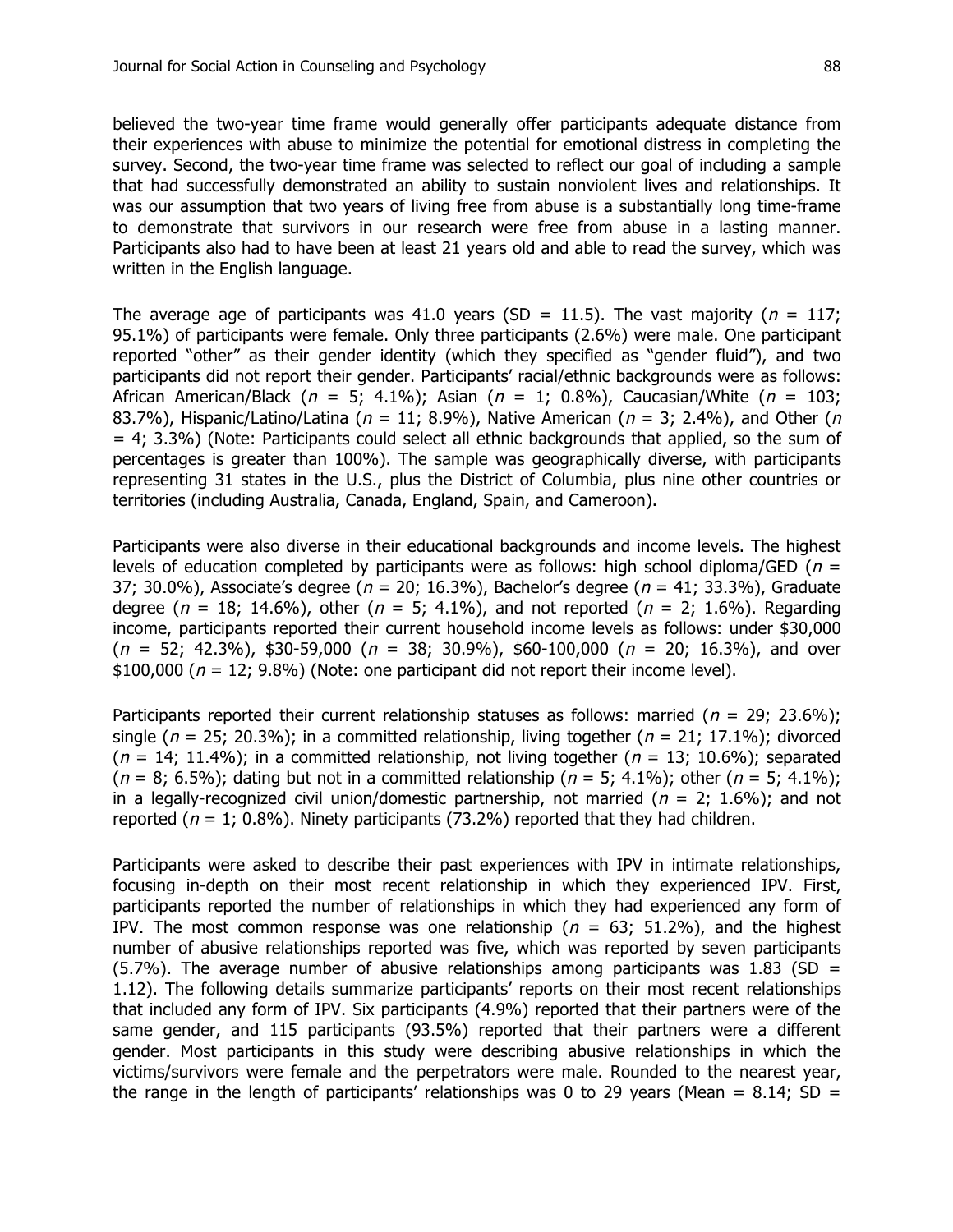6.69). Participants described the highest level of commitment in these relationships as follows: dating but not in a committed relationship ( $n = 6$ ; 4.9%); in a committed relationship, not living together ( $n = 15$ ; 12.2%); in a committed relationship, living together ( $n = 36$ ; 29.3%); married ( $n = 61$ ; 49.6%); in a legally-recognized civil union, not married ( $n = 2$ ; 1.6%); and other ( $n = 3$ ; 2.4%). About half ( $n = 62$ ; 50.4%) of the participants reported that they had children with their abusive partners.

Participants described the nature of abuse they experienced in these relationships. The vast majority of participants ( $n = 102$ ; 82.9%) reported that they had experienced physical abuse, all but two participants ( $n = 121$ ; 98.4%) reported experiencing emotional/psychological abuse, and over two thirds of participants experienced sexual abuse ( $n = 87$ ; 70.7%). Fifty-two participants (42.3%) provided open-ended descriptions of other types of abuse they experienced, which included spiritual abuse, stalking, making threats to their children, financial abuse, and cyber bullying. Only 46 (37.4%) of the participants reported that their abusive partners received any form of legal punishments or sanctions as a result of their abusive behaviors. As an eligibility requirement, none of the participants had been involved with their abusive partners for at least two years. However, thirty-seven (30.1%) participants still had some form of current contact with their former abusive partners. The average length of time it had been since participants' relationships with these partners had ended was 8.14 years (SD  $=$ 7.58).

## Procedures and Survey Instrumentation

The electronic survey was hosted on the secure Qualtrics Internet-based survey hosting platform. As an incentive for participation, all participants who completed the full survey were eligible to enter a drawing for one of two \$50 store gift cards. Participants were able to enter the drawing without having their identities linked to their responses, as those who completed the full survey were directed to send a separate e-mail to the lead researcher in order to enter the drawing. The study was approved by two universities' Institutional Review Boards prior to data collection began, and participants were required to read and agree to the terms of an informed consent document before they were able to enter the survey web-site. The survey was estimated to take about 20 minutes to complete, although participants who wrote in-depth responses to the open-ended questions would have taken additional time to complete the survey. Participants were allowed to choose not to answer any questions they did not feel comfortable answering.

The survey questionnaire was developed for this study. It began with an eligibility questionnaire, and participants who did not meet the eligibility criteria for the study were not able to enter the full survey website. Participants who met the eligibility criteria and agreed to the terms of the informed consent document were presented with the full survey, which included three parts. Part One asked participants to describe their demographic characteristics. Part Two included background questions about participants' experiences with IPV, focusing in particular on their most recent relationship in which they experienced any form of abuse. The third and final part of the survey included a series of questions about participants' experiences with overcoming past abuse, which was the focus of the larger study through which the data presented here about advocacy were drawn. The open-ended questions included in this section address the following topics: (a) participants' views about what it means to overcome past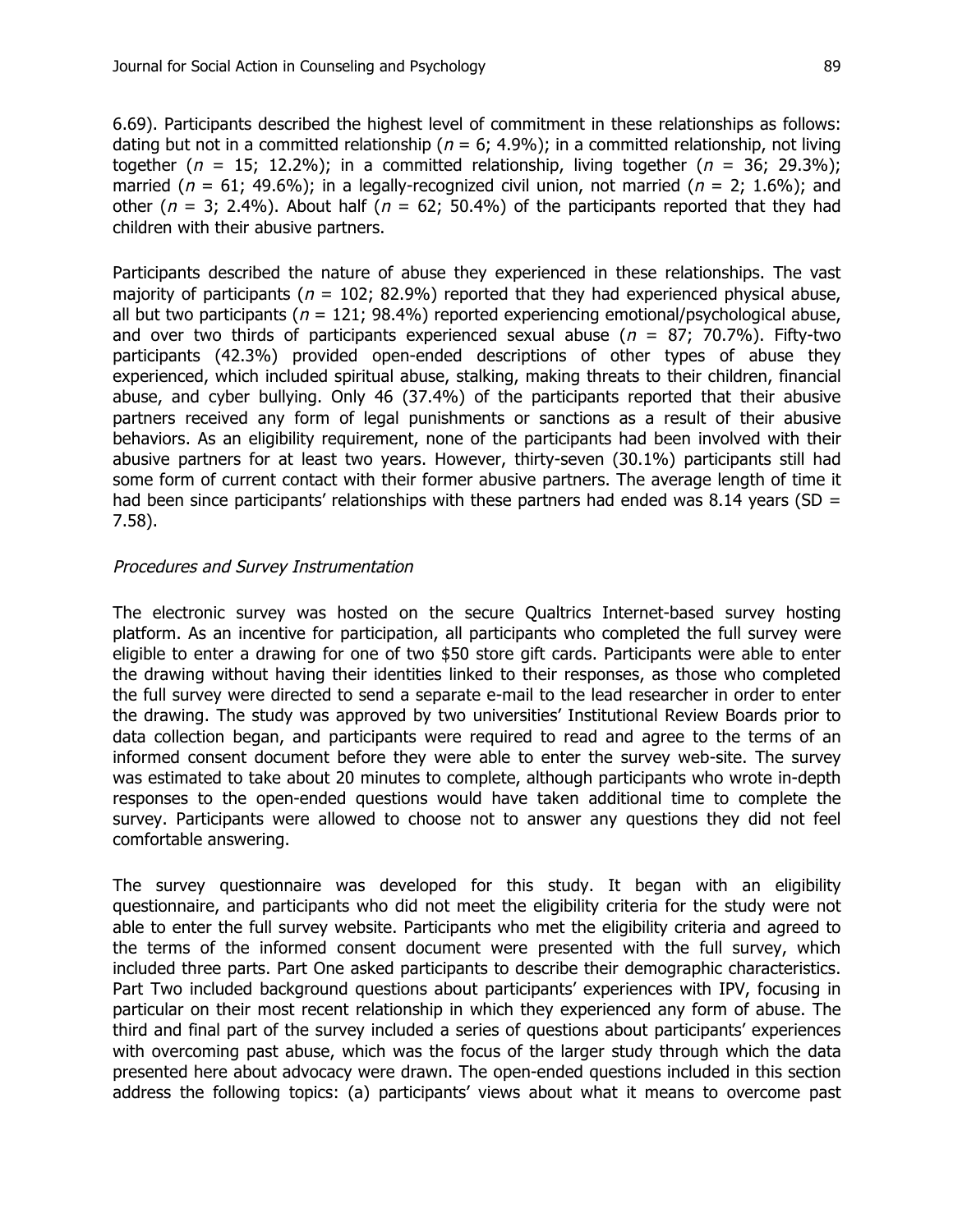abuse; (b) critical moments during which participants decided they were going to leave their abusive relationships once and for all; (c) metaphors participants used to describe their processes of overcoming abuse; (d) the changes that participants made in their lives to overcome past abuse, (e) the messages they would want to send to people who have recently left an abusive relationship, and (f) any other insights they wished to share that were relevant to the topics addressed on the survey. In addition, the following open-ended question was included to solicit participants' perceptions and experiences related to advocacy work:

Some of the participants in the authors' previous research described how they were motivated to use their past experiences with abuse to become an advocate to helping others who have been abused. Being an advocate means different things to different people, and it could come in the form of paid and/or volunteer work with victims/survivors of domestic violence, providing support through a community or religious organization, writing letters to the editor, speaking about their experiences with others in the community, and other formal and informal forms of advocacy. (a) To what extent do you view yourself as an advocate?; (b) If you view yourself as an advocate, what steps did you take to move from being a survivor to becoming an advocate?; and (c) If you do not yet view yourself as an advocate but would like to become one, what skills or experiences do you think you need before you will feel ready to take on that role?

For the current study, only participants' responses related to the question about advocacy were examined. The survey concluded by providing participants with information about how to enter the incentive drawing and with resources for more information from national organizations working to address IPV (e.g., the National Coalition Against Domestic Violence and the National Domestic Violence Hotline). These resources were also provided in the event that any of the participants felt they needed additional support following completion of the survey.

## **Data Analyses**

Because of the limited dataset used for this study (i.e., responses to one question on a larger survey), a basic content analysis procedure was used to categorize the data into themes. Although a more in-depth content analysis process should be considered in future research (e.g., the procedures suggested by Stemler, 2001), the current analyses provide a preliminary analysis of the themes in the advocacy-related experiences and perspectives of survivors of intimate partner violence. A conventional content analysis process was used to compile the participants' responses to the advocacy-related question into themes. Conventional content analysis, according to Patton (2002), "attempts to identify core consistencies and meanings" (p. 453) and is used when the existing theory or literature on a topic is limited and pre-existing categories do not exist (Hsieh & Shannon, 2005). The researchers began with an initial readthrough of all the data. From there, an initial list of themes related to participants' perceptions of and experiences with advocacy efforts was developed. From there, relevant participant quotes were grouped within each theme. All researchers reviewed the themes and quotes that were listed within each theme. The themes with some illustrative quotes are presented in the next section.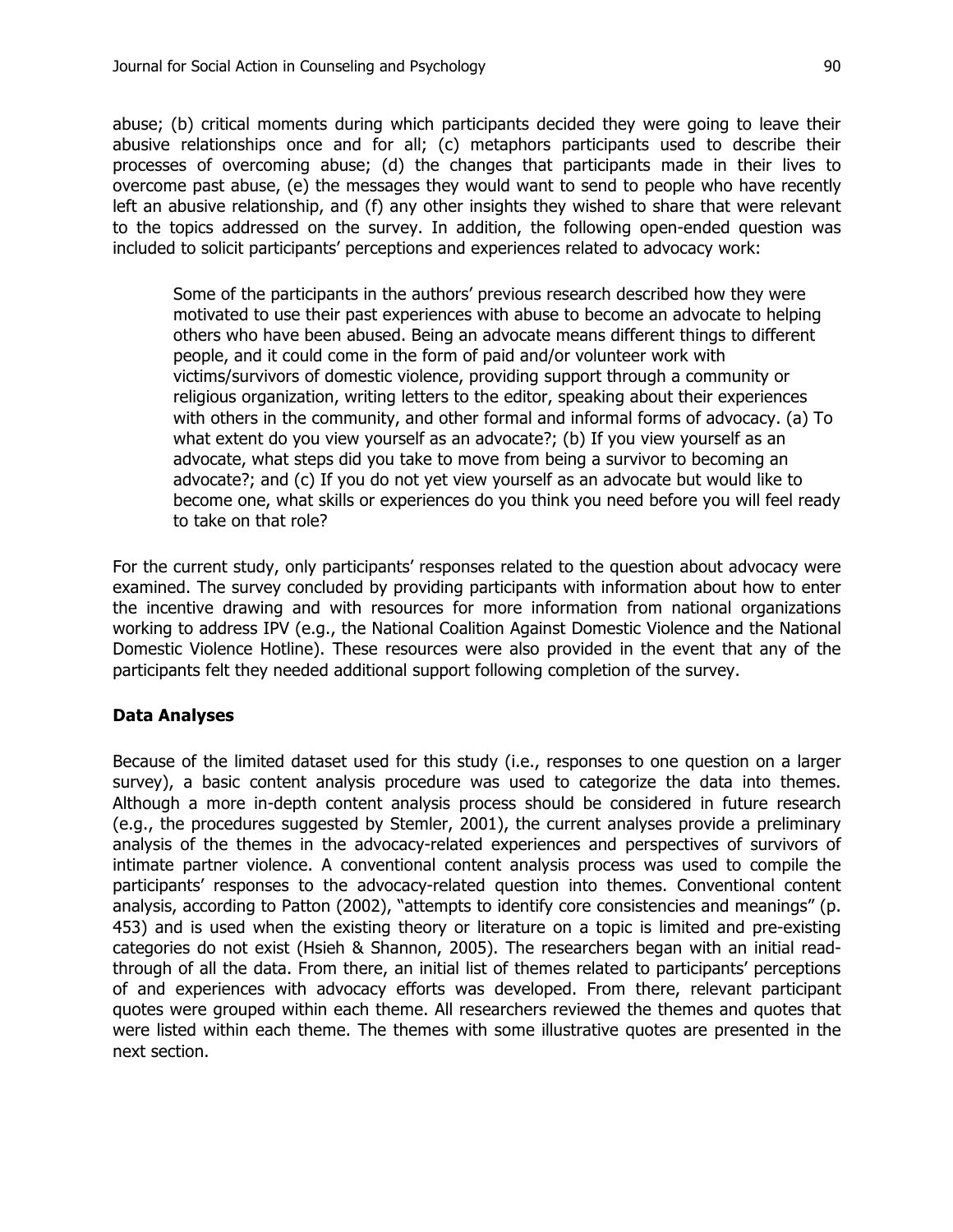#### **Results**

A total of 79 participants provided responses to the survey question on advocacy, representing 64.2% of the sample. Preliminary analyses using a t-test and ANOVAs were conducted to determine if there were demographic differences between participants who completed the advocacy question and those who did not. No statistically significant differences were found for any of the following characteristics: age ( $t = 1.306$ , df = 119,  $p = 0.194$ ), gender (F = 0.203, p = 0.653), whether they had children (F = 1.103,  $p = 0.296$ ), ethnicity (F = .192,  $p = 0.662$ ), or highest level of education (F = 0.005,  $p = 0.943$ ). There was, however, a statistically significant difference, at the  $p < 0.05$  level, between those who did and did not complete the advocacy question based on household income (F = 4.579,  $p = 0.034$ ). As shown in Table 1, there was diversity in participants' household income levels within both groups, but overall there were more participants in the higher income levels among those participants who answered the advocacy question compared to those who did not.

#### **Table 1**

## **Household Income Between Participants Completing and Not Completing the Advocacy Question**

| Group                                       |                | Household Income Level |              |                |
|---------------------------------------------|----------------|------------------------|--------------|----------------|
|                                             | Under \$30,000 | \$30-59,000            | \$60-100,000 | Over \$100,000 |
| Completed<br>Advocacy<br>Question           | $n = 22$       | $n = 15$               | $n = 6$      | $n = 1$        |
| Did Not<br>Complete<br>Advocacy<br>Question | $n = 30$       | $n = 23$               | $n = 14$     | $n = 11$       |
| Total                                       | $n = 52$       | $n = 38$               | $n = 20$     | $n = 12$       |

The advocacy question was one of the final items on the survey; thus, it is possible that some participants were experiencing fatigue by the end of the survey, and they did have the option to skip any questions they did not want to answer. Some of the responses did not fall into any of the themes discussed below, especially items that were very brief or general in nature, such as "Yes!" and "I don't know." The other responses were categorized into the following themes: (a) the important voice of survivors in advocacy efforts; (b) survivors' personal characteristics and skills needed to engage in advocacy efforts; (c) validation of survivors' right to choose whether or not to engage in advocacy efforts; (d) and examples of survivors' advocacy initiatives, including both large-scale and smaller-scale efforts.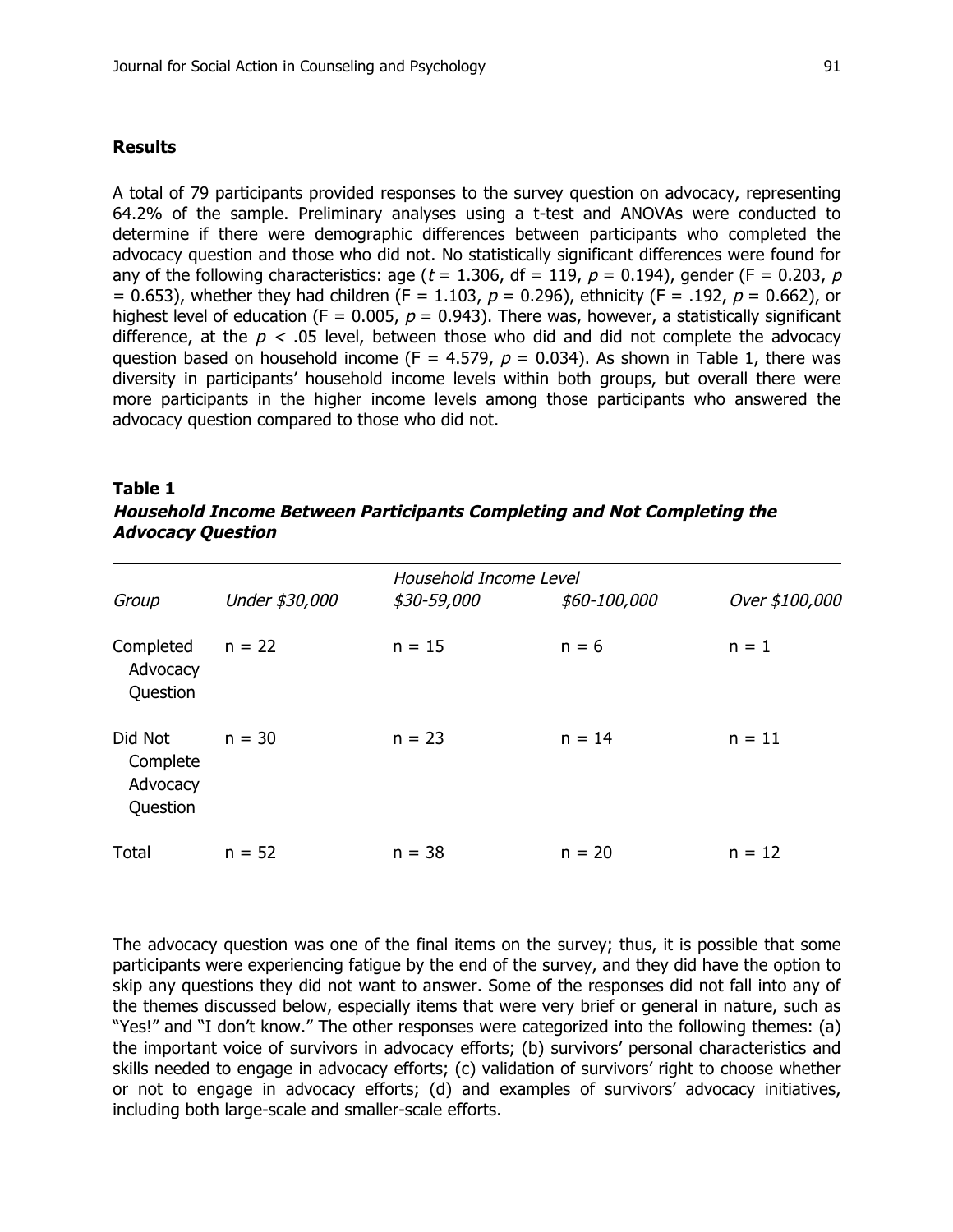## The Important Voice of Survivors in Advocacy Efforts

Eight participants' responses provided examples of the unique and important contributions that survivors can make in advocacy efforts to address IPV. In particular, participants emphasized that their personal experiences with abuse provide them with a deep understanding of the dynamics of abuse that inform their advocacy work. As one participant said, "To be able to say, 'I know' and really mean it means a world of difference." Participants noted that their personal experiences could help to provide inspiration and validation to others who have been abused, as is illustrated in the following quotes:

- "I raise awareness and share my own experiences openly and proudly in the hope that other who hear it will understand that they aren't alone in this."
- "I think survivors are the best resource for other survivors because we know what we wish people would tell us."
- "I would like to become an advocate. I think that I have learned so much from my experience and could help others overcome their struggle as well."

To be effective at using their own experiences in advocacy work, participants noted the importance of survivors experiencing healing themselves first (e.g., "I think it's a recovery process and a person should be in a healthy relationship before they can really mentor another as a role model"), as well as ensuring that they do not assume that everyone's experiences will be exactly the same as their own. Accordingly, one participant offered the following advice: "Being able to advocate is taking my experiences and using them to help others without putting my experience onto them. Their experience is different than mine. Of course there are similarities but I need to hear their story without clouding it with mine." Overall, the quotes in this theme highlight the significant insights and personal convictions that survivors can bring to IPV-related advocacy work.

## Validation of Survivors' Right to Choose Whether or Not to Engage in Advocacy

Despite the important role that survivors can play in advocacy efforts, several participants noted that survivors may not be interested in or ready to engage in advocacy efforts, and 14 statements fell into this category. Some participants expressed that they simply were not interested in taking on an advocacy role (e.g., "I do not want to be an advocate."). Others stated that they could envision themselves taking on advocacy, but they did not think that they were ready to do so yet (e.g., "I do not feel I am yet strong enough to be an advocate. Maybe in time, but not yet;" and "Not an advocate yet. May be one in the future"). Participants provided examples of the reasons that survivors may not be interested in the advocacy role. First, one participant said that she did not think she would be effective in that role (i.e., "I enjoy helping others but do not believe I would be an effective advocate"). Second, participants said that some aspects of advocacy work would be more or less challenging for them to take on, as reflected in the following quote: "I view myself as a political advocate, but would not be comfortable working with individuals." One important reason about which participants expressed caution about engaging in advocacy efforts was the emotional toll this work could place upon them. As one participant said, "I would love to be an advocate, but I know I need to be able to hear others stories without triggering myself." Another said, "I feel too powerfully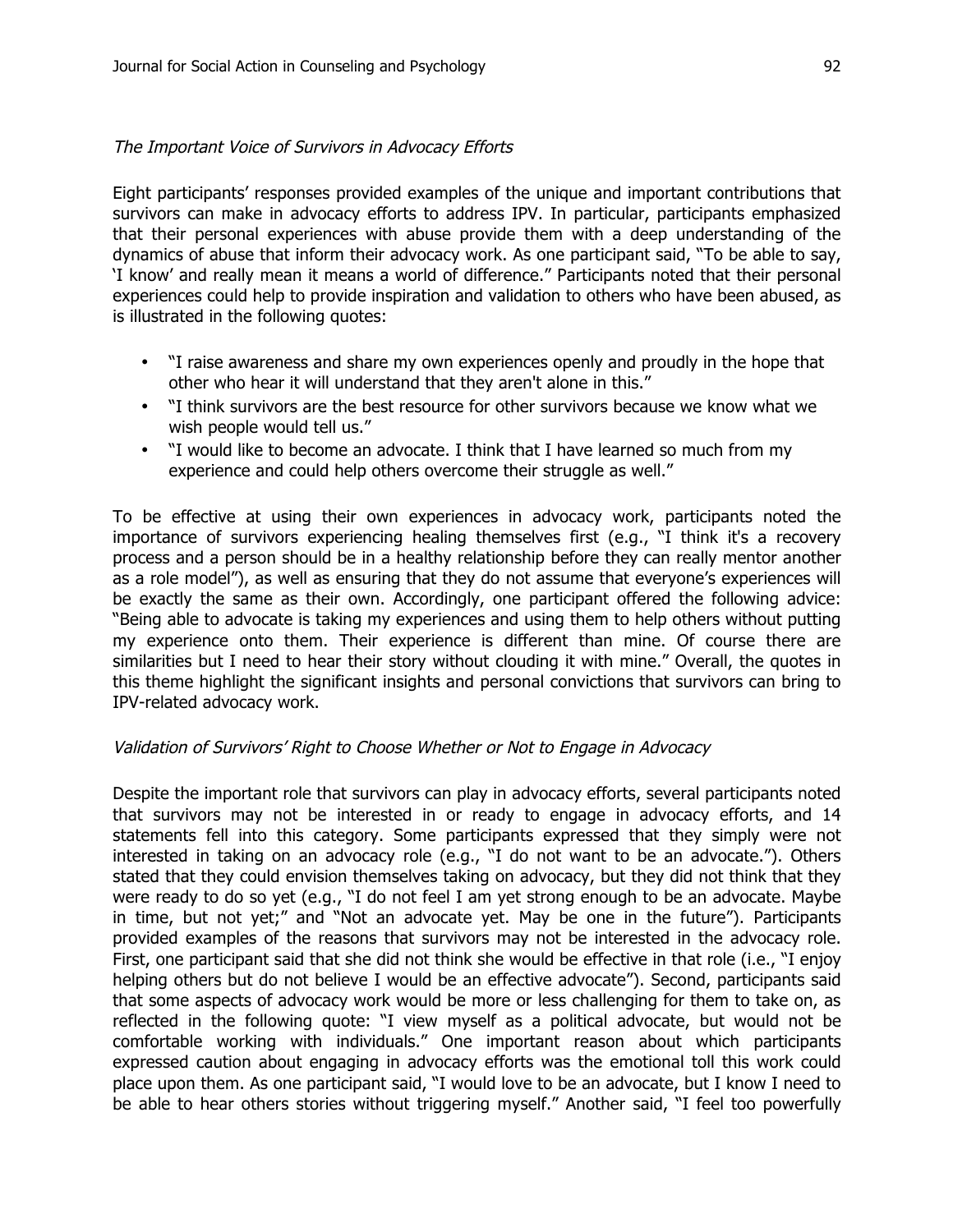others pain and it hurts me." For all of these reasons, this theme provides a reminder of the importance of honoring survivors' choice as to whether engaging in advocacy efforts is appropriate and safe for them at any given point in time.

## Survivors' Personal Characteristics and Skills Needed to Engage in Advocacy Efforts

Eight participants described the personal characteristics or skills they viewed as important to their ability to engage effectively in advocacy efforts. The main personal characteristics noted were an ability to be open with others (e.g., "I would love to help anyone who feels they deserve or can't get away from abuse. I am in the process of learning to come out of my shell"), a commitment to personal growth (e.g., "I took the responsibility on myself to become a better person which is defined by me), and a personal commitment and dedication to becoming an advocate (e.g., "I believe that I was destined to do this work").

Regarding skills, one participant said that the lack of skills could be a barrier to engaging in advocacy efforts (i.e., "I don't know if I have skills"). Others noted that they believed that advocacy skills could be learned, such as the participant who said, "I do not see myself as an advocate but I think I could be and would be interested in how to become one." Some of the skills that participants noted could prove useful to advocacy initiatives included writing (i.e., "I am a writer and I would like to write about abusive relationships and situations to expose what few people realize is going on behind the cover of darkness, shame, and fear") and active listening skills (i.e., "Listen carefully, be gentle and let the other person take her own pace.") A unique skill noted by one participant was to "be ok with people looking at you funny/ uncomfortably." This participant went on to say, "You have to deal with not being welcomed and learn how to deliver horrendously toxic information in a receptive way. You have to learn to face extreme hostility and not be reactive but responsive. You HAVE to learn the laws, understand your role/liability and be responsible for the consequences of your actions." Thus, as illustrated by the quotes in this category, participants emphasized the unique blend of personal characteristics and skills that survivors can draw upon when engaging in advocacy initiatives.

#### Examples of Survivors' Advocacy Initiatives

Participants provided numerous examples of the types of actions they take that they consider to be a form of advocacy to address IPV. Twenty-three of these statements reflected larger-scale efforts that involved a longer-term commitment of time and resources, and thirteen statements reflected more short-term, less intensive actions that we labeled "smaller-scale efforts." As illustrated in the quotes below, even relatively smaller-scale efforts have the potential for making a major impact.

Large-scale efforts. The following participant quotes illustrate the ways that survivors engage in advocacy efforts that involve speaking engagements, sharing their stories with others, participating in professional and/or volunteer training and work to address IPV, and engaging in advocacy via long-term social media initiatives.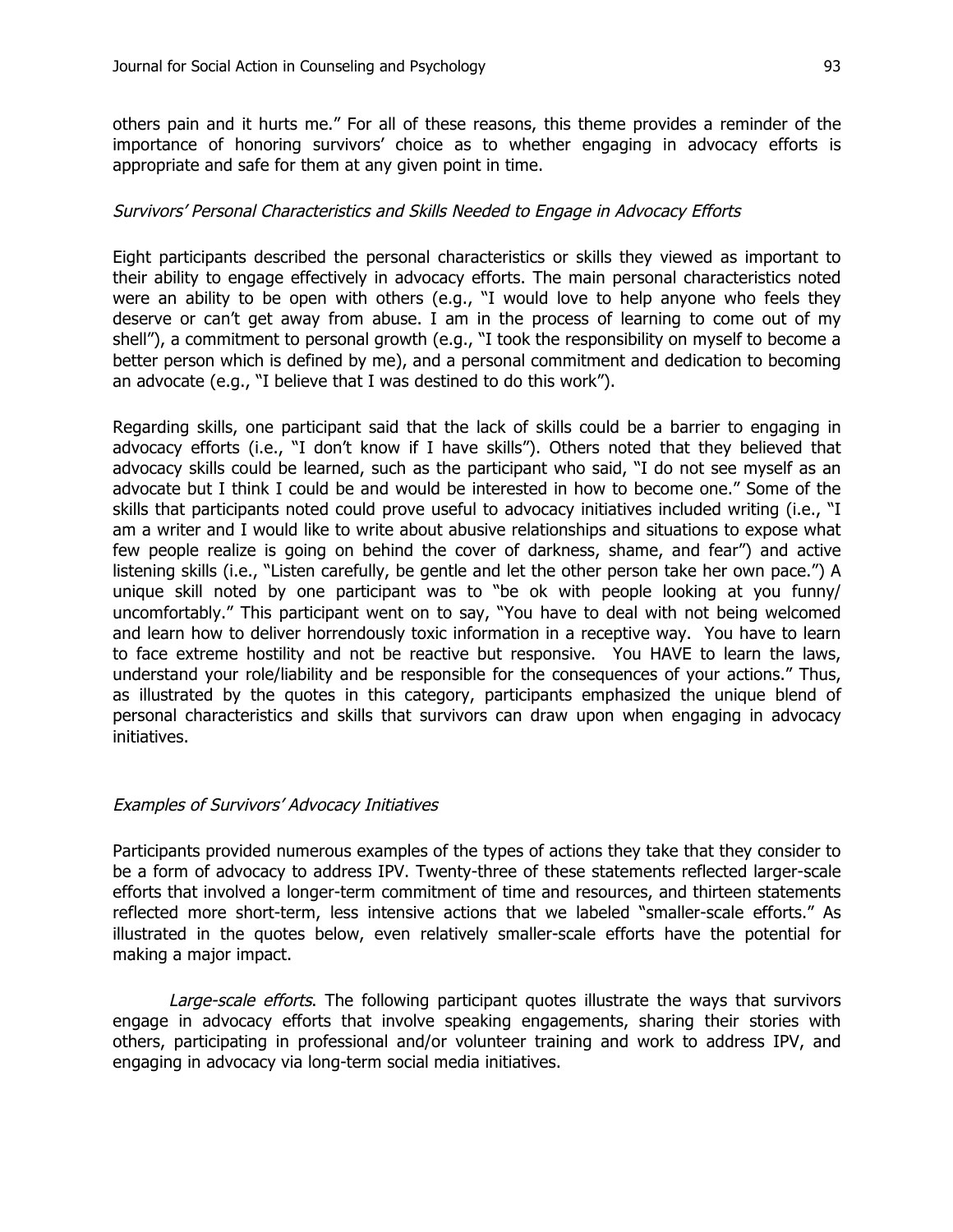- "I share my story with women and teens to give them hope…I was a volunteer for (a domestic violence agency) until I became disabled."
- "I speak to others who are dealing with situations I dealt with. Also, work with youth ministry that motivates teens to overcome hardships."
- "I sponsor women in 12 step programs who have been abused and share my experience."
- "I am taking classes to become an advocate. I want to help change the system that is so broken."
- "I volunteer with kids who have been through abuse, and I educate people around me about abusive relationships."
- "My dream now is to make a organization to help woman's like myself to have resources, tools and the guidance to how to get out, help them with housing, work placement, and childcare everything the I never have and legal advise the most reliable tool."
- "I lecture around the country about the dynamics of IPV, surviving IPV, the generational cycle of family violence, and many other facets of this societal and criminal problem. I have assisted law enforcement in writing policies for effective law enforcement response to domestic violence, testify as an expert witness in civil and criminal cases."
- "I started in college, after I'd gotten some therapy on my own, sharing my story with others, and taking steps to help my friends stay out of trouble. And a little network began to grow and never stopped. I now know lots of people who have experienced some sort of trauma and lots of resources to help people deal with them. I've learned that everyone has something that hurt them and by sharing it we all become stronger."
- "I now head up a …group within our church…We will be working within this group for family violence and adding programs for them also."
- "I have helped other women already, and am going to trainings at my local shelter. My goal is to speak locally and statewide to churches and other organizations that commonly misguide women who are seeking refuge and help from abusive relationships."
- "I have been an advocate in my role as a nurse educator in a large women's clinic, mostly providing information and referrals."
- "I definitely feel that I am an advocate. I am a counselor and use my experiences in many ways. One way I have found myself as an advocate is with women and men leaving abusive relationships."
- "Today I work … for a DV program… I love my job and frequently share my story with other women. The most gratifying thing I have ever heard is 'hearing your story today made me realize that I am a victim of domestic violence,' that woman's journey to freedom began that day. What a blessing!"
- "I am a full-time paid court advocate for a DV shelter. I had always worked in the legal field and discovered that I really enjoyed working with victims of crime, specifically DV. I have been doing direct services for 5 years and plan on making a career of it."
- "I run a Facebook page and have 1000 followers. I want to grow the page much larger."
- "I am an admin on a Facebook page, our numbers are growing and growing."
- "I also help run DV pages on Facebook that help women once they leave."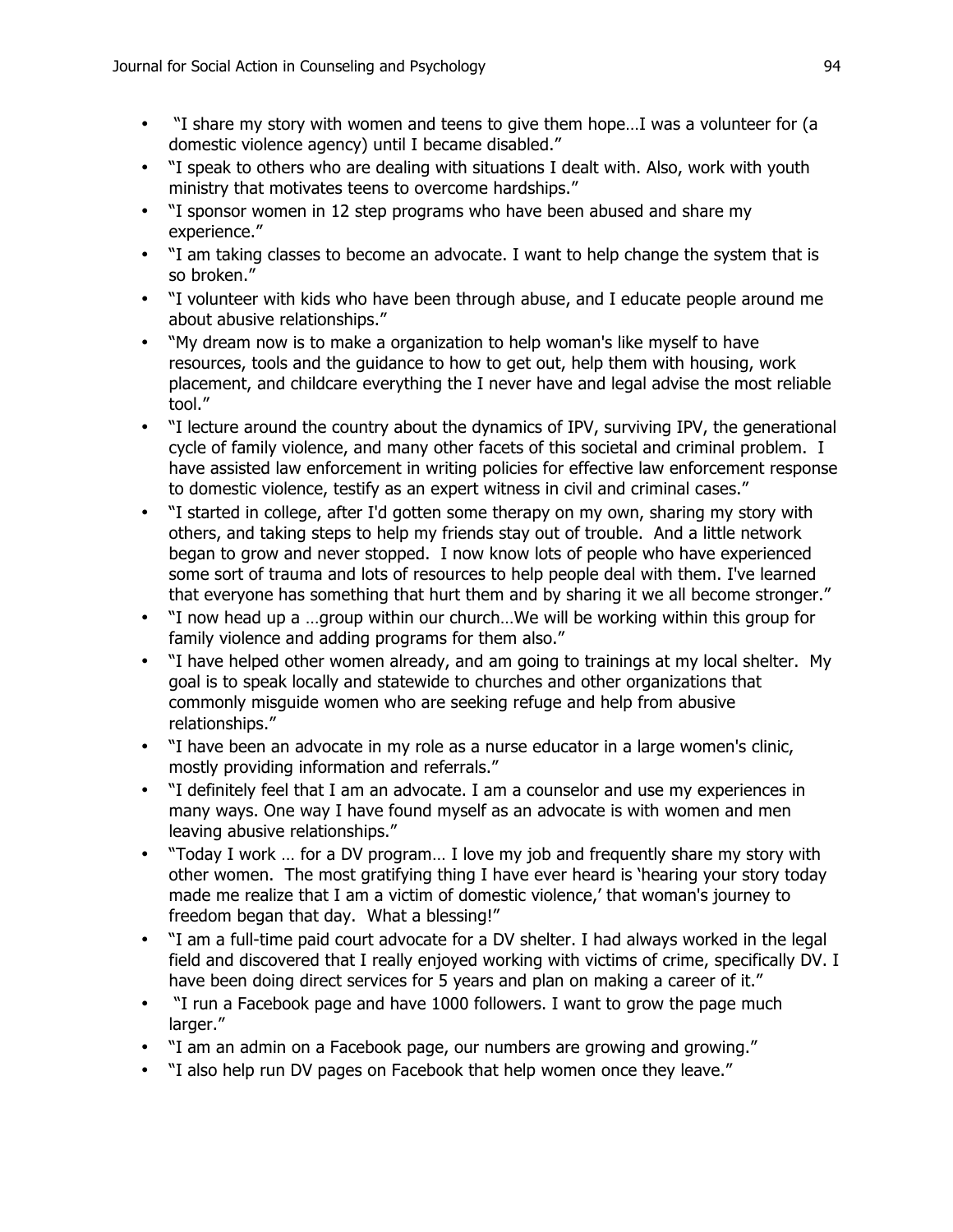Smaller-scale efforts. One of the less time- and resource-intensive ways that participants reported engaging in advocacy efforts involved shorter-term social media actions (e.g., "I share information on Facebook that has helped others (and made many uncomfortable, but it is a reality that people need to face" and "I share posts, articles, etc. on Facebook and Twitter and Pinterest"). Most of the other smaller-scale advocacy actions that participants identified involved ways they supported others in their immediate social network. Of course, these efforts may not involve large-scale, community-based efforts, but they can have a significant impact on the lives of those they support. One of the interpersonal advocacy activities that participants described included being available to listen to others, such as the following quotes: "I will be there when someone needs me" and "I have told several younger girls that are just starting out in relationships…what I went through and if they ever have anything at all they can come tell me and I can help them. I can listen without a judgmental ear. I can understand what they are going through." Other participants described the opportunities they took to share their stories with others on a one-on-one basis, such as the participant who said, "Speaking about my abusive past is something that I have done with close friends that were experiencing that beginning phases of partner violence." Others said that they shared advice to others who were involved in abusive relationships (e.g., "When I hear the relationship stories of my friends, I immediately notice the warning signs of abuse. I speak to them clearly and let them know they deserve better and that they should end the relationship" and "I've given people advice sometimes but only if they ask. I know what they are going through, the fear, the pain, the disbelief in their self. I always try and help someone out of a situation if I can''). Finally, participants described ways that they viewed speaking out in conversations with others in their social networks as part of their efforts to advocate to raise awareness about IPV. For example, one participant said, "I speak out against abuse," and another said, "I don't know if it is being an advocate, but I talk about my experience every chance I get, in the hopes that someone within earshot will be encouraged to get help and get away."

#### **Discussion**

For many survivors of IPV, engaging in advocacy efforts is an important way that they transform their past experiences with abuse into opportunities to make a positive difference in the lives of others (Crowe & Murray, 2015; Murray & Crowe, in press; Murray & Crowe, under review; Murray, Crowe, & Akers, in press; Murray, Crowe, & Brinkley, 2015; Murray, Crowe, & Overstreet, under review). Although the current study provides only preliminary information about the ways that survivors of IPV can contribute to advocacy efforts, the findings support the need for counselors to consider how they can best support and partner with survivors in engaging in this work. Importantly, survivor advocacy has the potential to be a therapeutic, empowering experience for clients and to undermine the multi-level oppression faced by other victims and survivors. However, in following the empowerment approach that underlies the best practice approaches to working with survivors of IPV and other forms of trauma, it is important to honor survivors' choices whether and how to engage in advocacy efforts (Morgan & Coombes, 2013). The results of the current study demonstrate the vast array of options that are available to survivors who may wish to engage in advocacy efforts. In this section, limitations and implications of the present study are discussed, with a particular focus on needs for future research and clinical practice when working with survivors of IPV.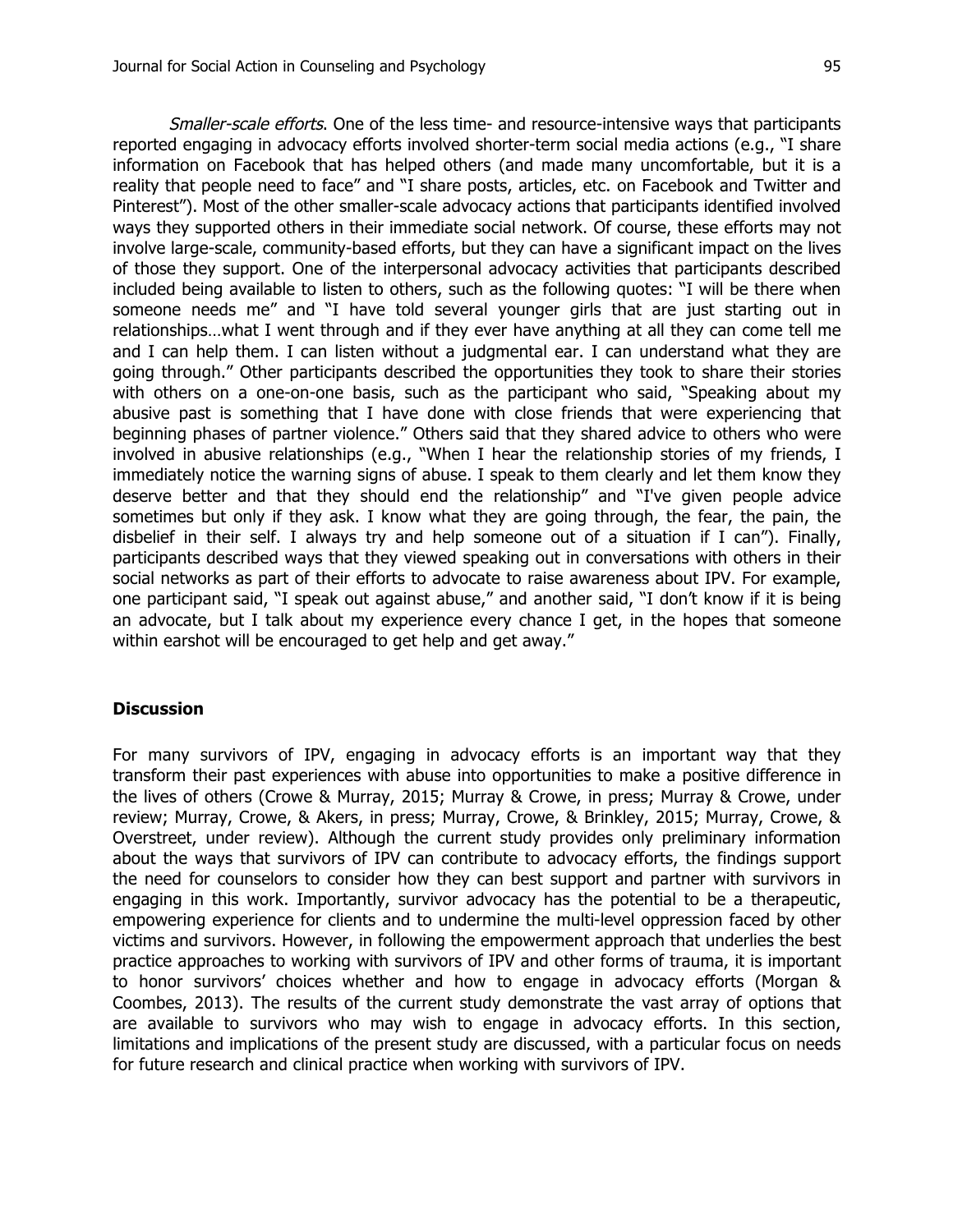#### **Summary of Major Findings**

The themes identified in this study provide valuable information to counselors to support their work with survivors of IPV, especially those who are considering or already engaging in advocacy efforts. Participants identified the unique and important contributions that survivors can make to advocacy efforts related to IPV. In particular, their personal experiences with abuse offer them unique insights into the dynamics of abusive relationship and can be especially meaningful to others facing similar relationships. However, survivors of abusive relationships should be supported in making the best decisions for themselves as to whether or not they will engage in advocacy efforts (Morgan & Coombes, 2013). The risks of emotional distress and re-traumatization related to being involved in this work warrant special consideration, especially in light of the potential for lasting negative impacts of the trauma they have faced upon their mental health (Murray & Graves, 2012). For those survivors who are interested in engaging in advocacy initiatives, this can involve drawing up and developing new personal characteristics and skills that they engage to enhance their effectiveness at advocating for changes. The participants in this study provided numerous examples of the ways that survivors can engage in advocacy initiatives, both in larger- and smaller-scale initiatives. For some survivors, advocacy can become a full-time endeavor, and yet for others, advocacy efforts may come in the form of supporting one other person or speaking out about IPV on social media or in face-to-face conversations. Taken together, the findings of this study demonstrate the potentially diverse impacts that survivors of IPV can have when they draw upon their experiences and engage in advocacy work.

#### **Limitations**

The data analyzed for this study were drawn from a larger study on the processes through which survivors of IPV overcome past abuse. As such, the focus on advocacy was but one component addressed on this study, and the data were derived from participants' responses to a single question on the survey. Participants likely would have provided greater depth of information and additional contextual information about their responses if this study had been focused solely on IPV-related advocacy. It was not possible to determine whether the nature of the other questions asked on the survey may have had any sort of priming effect that impacted the way they responded to the advocacy-related questions. Thus, future research with a sole focus on advocacy is needed.

Another limitation relates to the convenience sample used. Although efforts were made to recruit a broad, diverse sample, some demographic groups were under-represented in the sample, such as males, queer and trans\* individuals and survivors who were from racial/ethnic backgrounds other than Caucasian. This underrepresentation may reflect how individuals with intersecting marginalized identities have less access to resources (i.e. unclear guidelines for accepting trans\* people into domestic violence shelters restricts their access) and that ultimately filling out this survey and engaging in counseling or advocacy work are privileged practices. Therefore, there is a need for additional research focusing on advocacy within these specific populations, in order to better understand unique barriers and needs of individuals facing multiple, interacting forms of oppression. In addition, due to the fact that the majority of participants were Caucasian, it is not possible to determine the extent to which the results should be generalized to participants from other racial and ethnic backgrounds.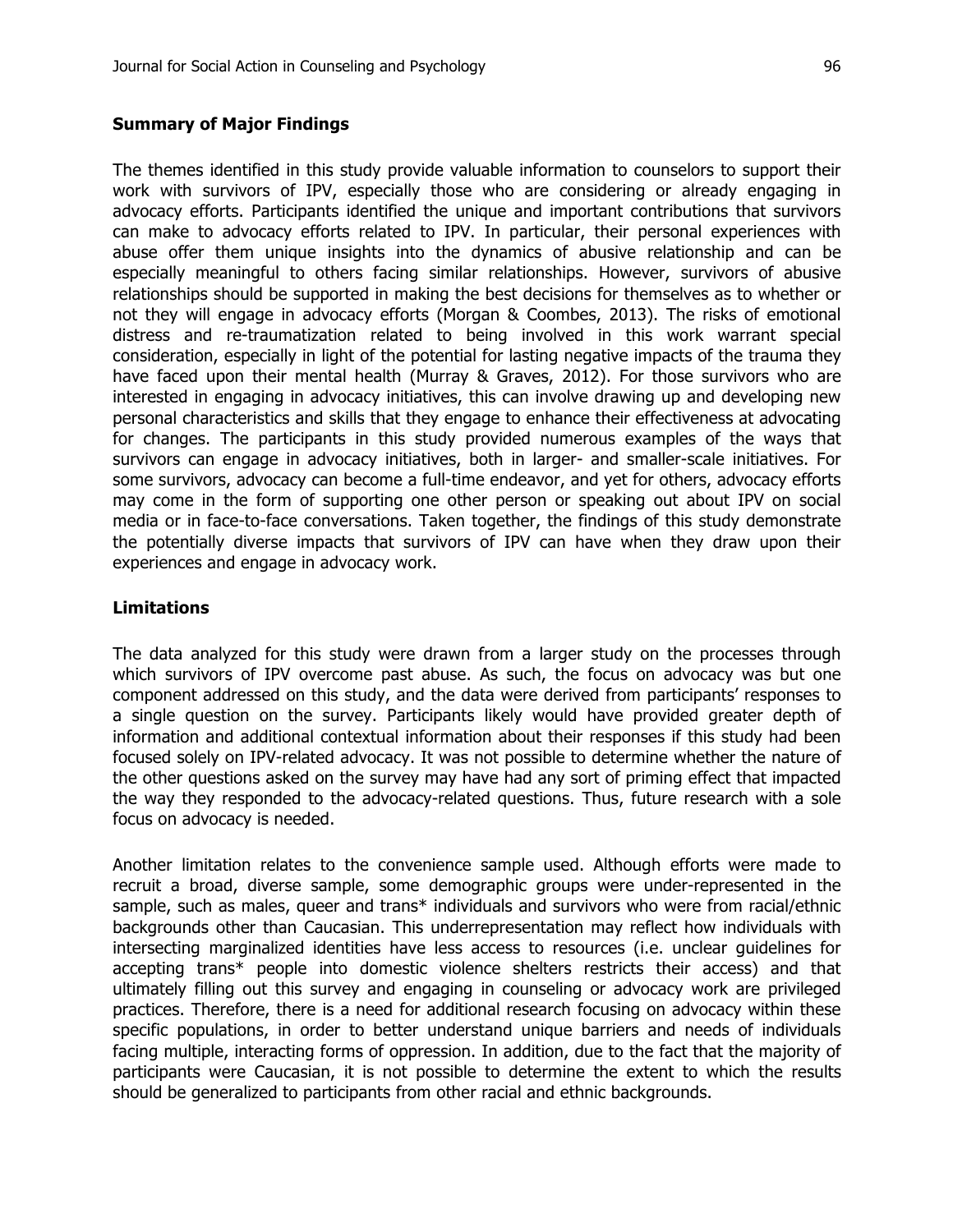A third limitation relates to the basic approach to qualitative data analysis used in this study. This basic approach was used due to the limited dataset available. A more in-depth qualitative data analysis process should be considered for future research with more extensive data. Finally, all data were self-reported by participants, and therefore it was not possible to determine the extent to which participants' descriptions of their beliefs and actions related to advocacy aligned with the experiences of others impacted by their advocacy actions. For example, a participant could view their actions as helpful (e.g., by providing advice to others in abusive relationships), but those actions may not be viewed in the same way by the people who were impacted by the actions or advice. Thus, future research would benefit from including data drawn from multiple perspectives and sources.

## **Implications for Future Research**

This study represents the first known examination of the experiences and beliefs about advocacy among survivors of IPV. As such, further research is needed to provide more in-depth information about what it is like for survivors to engage in this type of activity. Attention should be paid to the strengths, challenges, and opportunities that survivors may encounter when acting as advocates for social change. Future research could also focus on more inclusive samples of individuals with intersecting minority identities in order to further contextualize perceptions of and possibilities for advocacy, as well as the unique advocacy issues and barriers to advocacy work faced by these populations. In this study, participants who responded to the advocacy question included a higher proportion of participants in the higher levels of household income. Within a social justice framework, this finding warrants further consideration in future research, particularly because it suggests that engaging in advocacy may in itself be viewed as a privileged practice that is most accessible to survivors of intimate partner violence who have greater access to financial resources and other social capital. Thus, an important implication for future research is how to best engage participants with lower levels of social capital in opportunities to have their voices heard through advocacy efforts.

In addition, researchers can consider the impacts of survivors' advocacy efforts, including the impacts on communities, other survivors, and the advocates themselves. In particular, researchers can examine what role advocacy activities may play in promoting survivors' experiences of overcoming their past abuse. Another important future direction for research is to examine counseling strategies that help to promote safe, effective advocacy engagement among survivors. As counselors have only recently begun to pay more attention to developing advocacy competencies within the counseling profession (Lewis et al., 2002), greater attention also is needed to how counselors can support client populations when they engage in this type of work. Special attention should be paid to ethical issues, such as dual relationships and confidentiality, especially if there are opportunities for counselors to partner with survivors and other client populations to advocate for social changes in their local communities. Another related direction for future research is to consider counselors who are themselves survivors of IPV, and how this may inform their practice related to both counseling and advocacy that addresses IPV. In this regard, a focus on self-care and countertransference issues should be addressed. Overall, a great need exists for research on advocacy initiatives within the counseling profession, and this should include advocacy that is carried out by counselors, as well as the client populations they serve.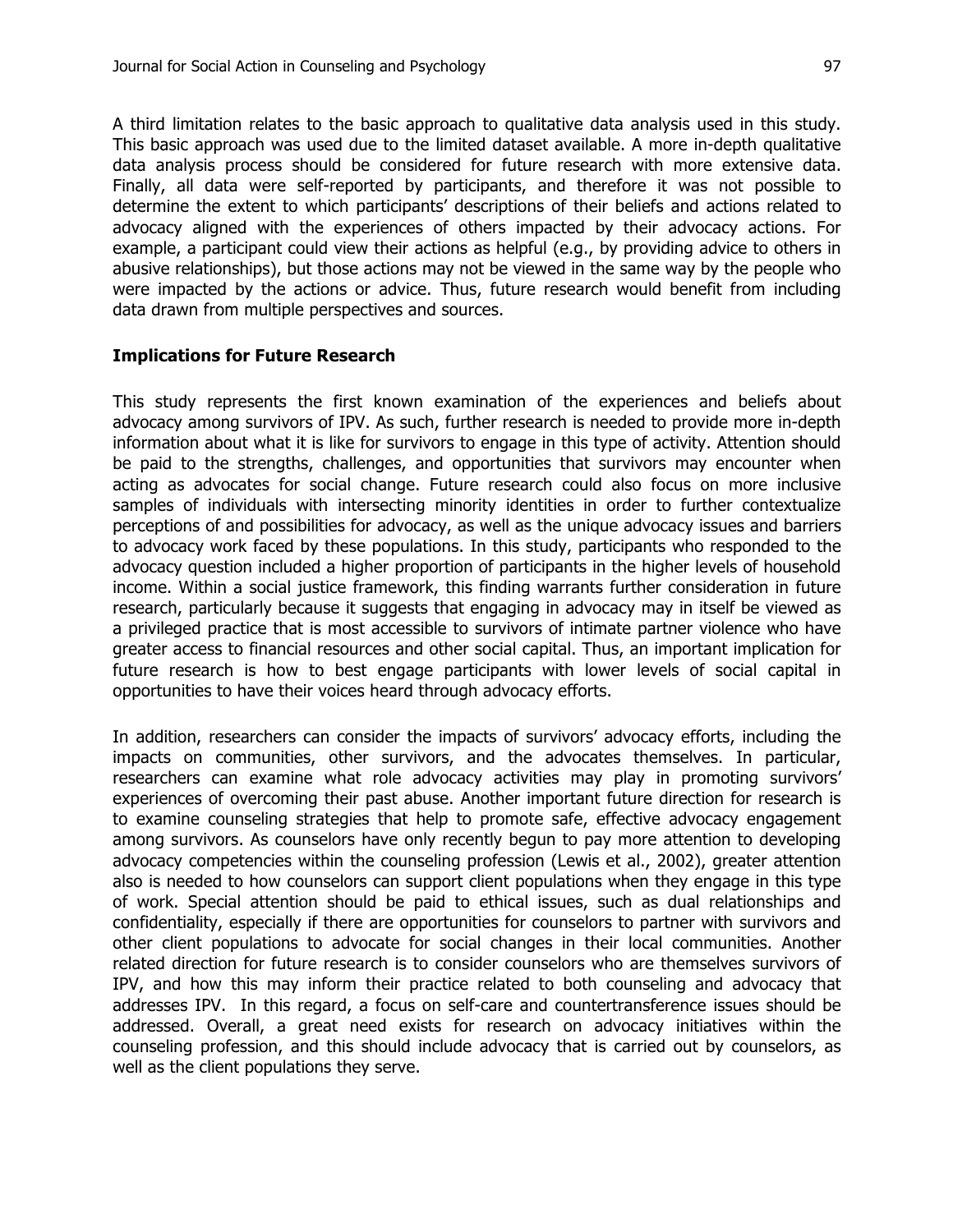#### **Implications for Practice**

The ACA Advocacy Competencies (Lewis et. al, 2002) provide a useful framework for counselors who engage in any advocacy efforts that impact the client populations they serve. The Competencies touch upon the role of counselors in supporting clients in advocating for themselves. However, this remains an area where minimal research and few practical guidelines exist currently. As such, future attention should be paid to identifying appropriate and effective practice guidelines for counselors who want to promote this type of self-advocacy among the clients they serve. Counseling professionals who work to address social issues and advance advocacy practices within the profession may begin working toward developing a parallel set of advocacy competencies or practices that apply to advocacy efforts of client populations with whom counselors work. The ACA Advocacy Competencies are relevant to client populations who have experiences of oppression and are useful for identifying approaches to addressing the influences within clients' social contexts that contribute to barriers to their wellbeing (Ratts & Hutchins, 2009). However, because the ACA Advocacy Competencies were developed to build upon professional counselors' unique training and practical experiences (Lewis et al., 2002), they should be modified to fit the more diverse professional backgrounds of client populations who do not have training in counseling methods.

Especially when working with client populations that have faced oppression and/or trauma, such as survivors of IPV, these practice guidelines should focus on the safety and emotional health of clients (Murray & Graves, 2012). On a related note, the current study has implications for counselors working with clients who have experienced IPV and who are considering whether or how to engage in advocacy efforts. Counselors should adopt a trauma-informed care framework (SAMHSA, 2014) and create a safe, supportive context for clients to explore these issues and, if they decide to move forward with advocacy work, create a plan for how to do so safely. Counselors can help their clients explore whether they may experience emotional distress as they talk about abuse—and especially their own personal experiences with it—with others or are presented with triggering information. Clients who experience emotional distress as they engage in advocacy efforts may desire to continue their advocacy work, and counselors can help them consider ways to do so safely and indicators that they may need to take a break from this work. A final practice implication is for counselors to help clients who want to engage in advocacy but do not feel equipped to do so to identify opportunities for developing the skills and personal characteristics to do so. This may involve referrals to coursework, training opportunities, or reading materials that address the skills that can be useful in advocacy efforts (e.g., writing and public speaking).

In sum, survivors can play an important role in advocacy efforts to raise awareness about IPV, prevent future abuse, support survivors, and hold offenders accountable. These efforts may occur in partnership with counselors, or counselors can provide support to survivors who are clients as they engage in this work. The current study highlighted some important considerations for this population, including the importance of emotional safety and the diversity of opportunities available for survivors to engage in advocacy efforts. By adapting the ACA Advocacy Competencies (Lewis et. al, 2002) to their efforts to support survivors of IPV in their decisions about whether and how to engage in advocacy efforts, counselors have the opportunity to help survivors draw upon their past experiences with abuse to affect social changes that promote nonviolence and support survivors in their communities.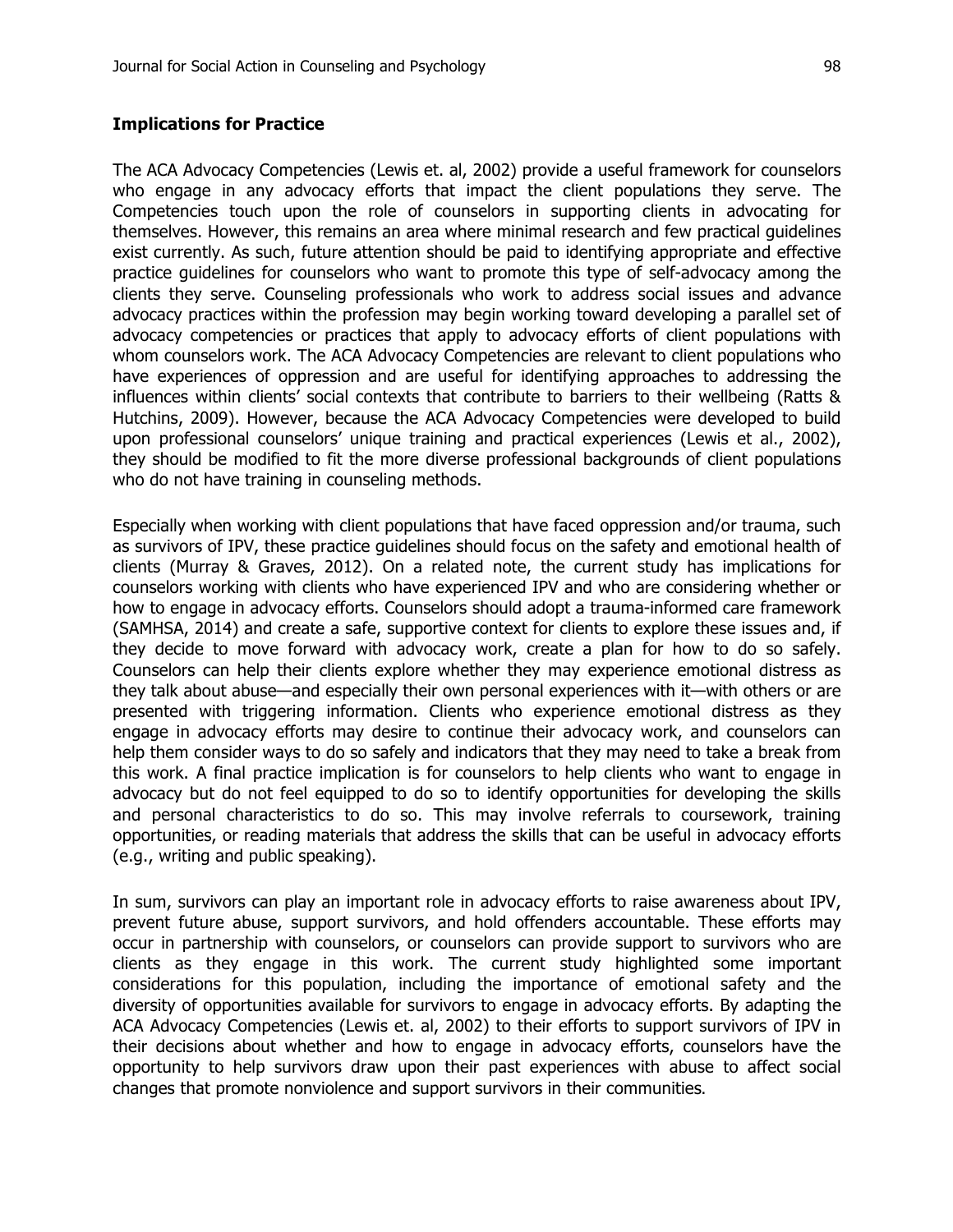## **Author Contact Information**

Christine E. Murray, Ph.D., LPC, LMFT Department of Counseling and Educational Development The University of North Carolina at Greensboro Email: cemurray@uncg.edu

#### **References**

- Black, M.C., Basile, K.C., Breiding, M.J., Smith, S.G., Walters, M.L., Merrick, M.T., Chen, J., & Stevens, M.R. (2011). The National Intimate Partner and Sexual Violence Survey (NISVS): 2010 Summary Report. Atlanta, GA: National Center for Injury Prevention and Control, Centers for Disease Control and Prevention. Retrieved November 3, 2014, from http://www.cdc.gov/violenceprevention/pdf/nisvs\_executive\_summary-a.pdf.
- Centers for Disease Control and Prevention (CDC, 2014). Intimate partner violence: Definitions. Retrieved November 3, 2014, from http://www.cdc.gov/violenceprevention/intimatepartnerviolence/definitions.html.
- Crowe, A., & Murray, C. E. (2015). Stigma from professional helpers toward survivors of intimate partner violence. Partner Abuse, 6(2), p. 157-179.
- Hsieh, H., & Shannon, S. (2005). Three approaches to qualitative content analysis. *Qualitative* Health Research, 15, 1277-1288. DOI: 10.1177/1049732305276687
- Lewis, J. A., Arnold, M. S., House, R., & Toporek, R. L. (2002). ACA Advocacy Competencies. Retrieved May 20, 2014, from http://www.counseling.org/docs/competencies/advocacy\_competencies.pdf?sfvrsn=3.
- Morgan, M., & Coombes, L. (2013). Empowerment and advocacy for domestic violence victims. Social and Personality Psychology Compass, 7(8), 526-536.
- Murray, C. E., & Crowe, A. (in press). The impact of stigma on survivors of intimate partner violence: Implications for counseling. In R. Javier & W. Herron (Eds.), Domestic violence (pp. ##). New York: Jason Aronson (An imprint of Rowman & Littlefield).
- Murray, C. E., & Crowe, A. (under review). Counseling advocacy competencies in action: Lessons learned through the See the Triumph campaign.